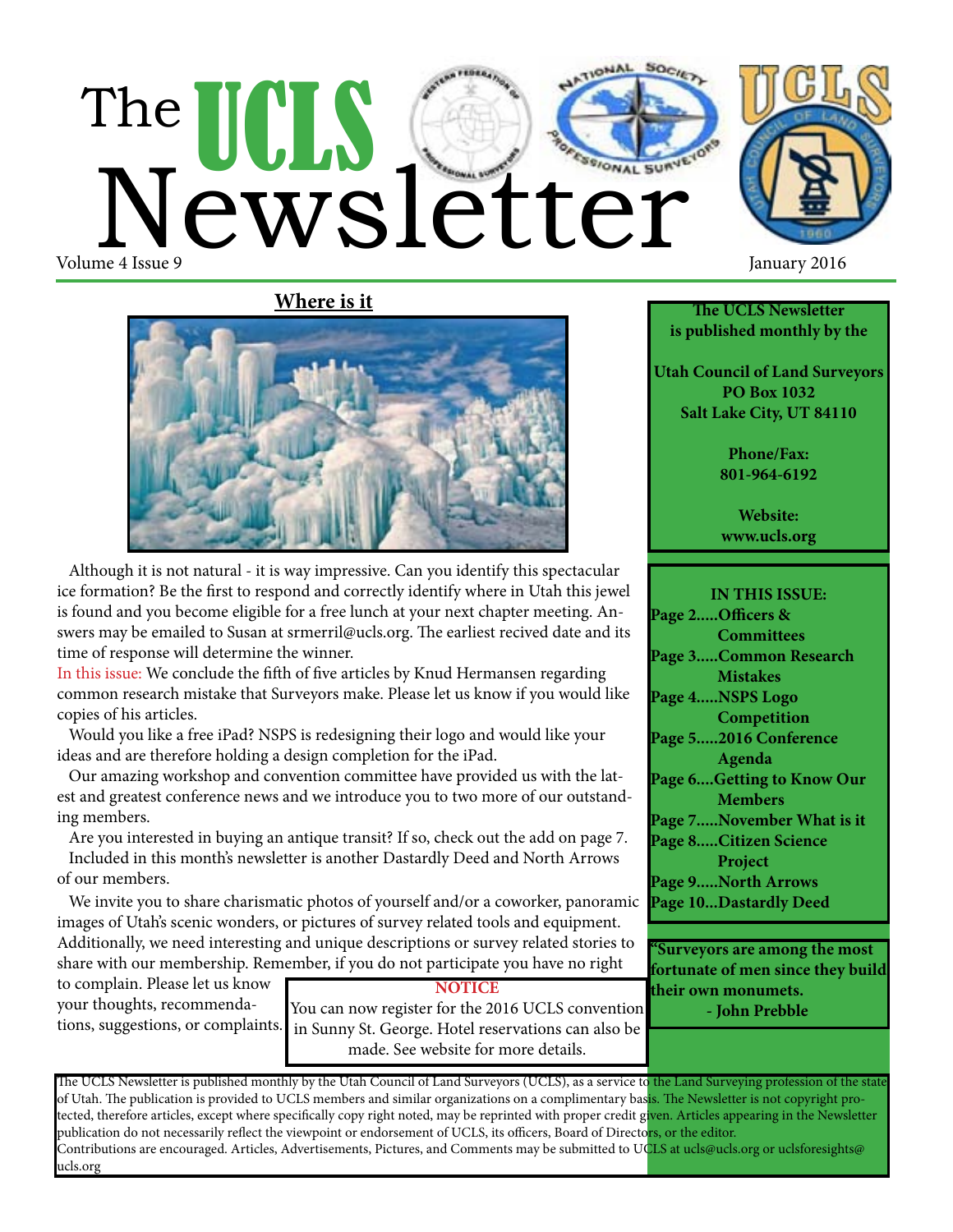#### **UCLS Executive Board 2015**

**State Chair** Scott Woolsey 43 S. 100 E. Suite 100 St. George, UT 84770 Business: (435) 628-6500 Fax: (435) 628-6553 scottwoolsey@alphaengineering.com

State Chair Elect Dale Robinson 12227 S. Business Park Dr., #220 Draper, UT 84020 Business: (801) 523-0100 Fax: (801)523-0900 drobinson@sunrise-eng.com

Past State Chair Kenneth Hamblin (CC) 59 N. 2120 East Circle, St. George, UT 84790 Business: (435) 673-3075 khamblin@infowest.com

NSPS Director Steven Dale 3600 S. Constitution Blvd., Room 250 West Valley City, UT 84119 Business: (801) 963-3218 Fax: (801) 963-3540 steve.dale@wvc-ut.gov

West Fed Representative Michael W. Nadeau (SL) 5226 W. Ashland Rose Dr. Herriman, UT 84065 Business: (801) 569-1315 Fax: (801) 569-1319 mikenadeau.ucls@gmail.com

Book Cliffs Chapter President Ryan Allred P.O. Box 975 Duchesne, UT 84021 Business: (435) 738-5352 Fax: (435) 738-5722 dallred@ubtanet.com

Book Cliffs Chapter Representative Brock Slaugh P.O. Box 1580 Vernal, UT 84078 Business: (435) 789-1365 bis@timberlinels.com

Color Country President Todd Jacobsen 2458 Scenic Drive Santa Clara, UT 84765 Business: (435) 627-4124 Fax: (435) 627-4133 tjacobsen@sgcity.org

#### Color Country Chapter Representative Rick Snyder 11 North 300 West Washington, UT 84780 Business: (435) 652-8450 Fax: (435) 652-8416 rsnyder@sunrise-eng.com

Golden Spike President David K. Balling 198 E. Shadowbrook Lane Kaysville, UT 84037 Business: (801) 295-7237 dkballing@msn.com

Golden Spike Chapter Representative Val Schultz 2096 W. 5750 S.

Roy, UT 84067 Business: (801) 399-8018 Fax: (801) 825-1320 vschultz@co.weber.ut.us

Salt Lake Chapter President Brad Mortensen 3268 S. 930 W. Syracuse, UT 84075 Business: (801) 882-6385 btmort@earthlink.net

Salt Lake Chapter Representative

Tim Prestwich 12830 Redwood Road Riverton, UT 84065 Business: (801)208-3124 tprestwich@hotmail.com

Timpanogos President Bradly D. Daley 3814 Sage Vista Lane Cedar Hills, UT 84062 Business: (801) 566-5599 Fax: (801) 566-5581 bdaley54@msn.com

Timpanogos Chapter Representative Jim Kaiserman

1020 Sage Circle Heber City, UT 84032 Business: (435) 657-3222 Fax: (435) 657-3207 jkaiserman@co.wasatch.ut.us

Administrative Secretary Susan Merrill PO Box 1032 Salt Lake City, UT 84110 (801) 964-6192 srmerrill@ucls.org

#### Board/Committees Volume 4 Issue 9 January 2016 The UCLS Newsletter

Treasurer Brad Mortensen (SL) 3268 S. 930 W. Syracuse, UT 84075 Business: (801) 363-5605 Fax: (801) 363-5604 btmort.earthlink.net

**Chapter Vice Presidents:** Book Cliffs Harold Marshall hmarshall@uintahgroup.com Color Country Bob Hermandson bobh@bushandgudgell.com Golden Spike Ken Hawkes kenh@awagreatbasin.com Salt Lake Gary Christensen chill@spanishfork.org

**Chapter Secretary/Treasurer** Book Cliffs Paul Hawkes paul@trisatesurvey.com Color Country brad2765@gmail.com Golden Spike Travis Gower gwlsurvey@gmail.com Salt Lake Brian Mitchell bmitchell@slco.org Timpanogos Chad Poulsen chad@lei-eng.com

**Committees & Committee Chairs** Legislation Doug Kinsman doug@ensignutah.com Education **Walt Cunningham** walt.cunningham@slcc.edu<br>on Steve Keisel Publication svkeisel@gmail.com Standards & Ethics Dale Bennett dale@benchmarkcivil.com Membership David Balling dkballing@msn.com Public Relations Randy Smith rdsmith@utah.gov Testing Darryl Fenn dfenn@merid-eng.com Workshop & Convention Todd Jacobsen tjacobsen@sgcity.org Historical Charles Heaton charles.heaton@esieng.com Matt Peterson matt.peterson@esieng.com Construction Survey David Mortensen DMortensen@bushandgudgell.com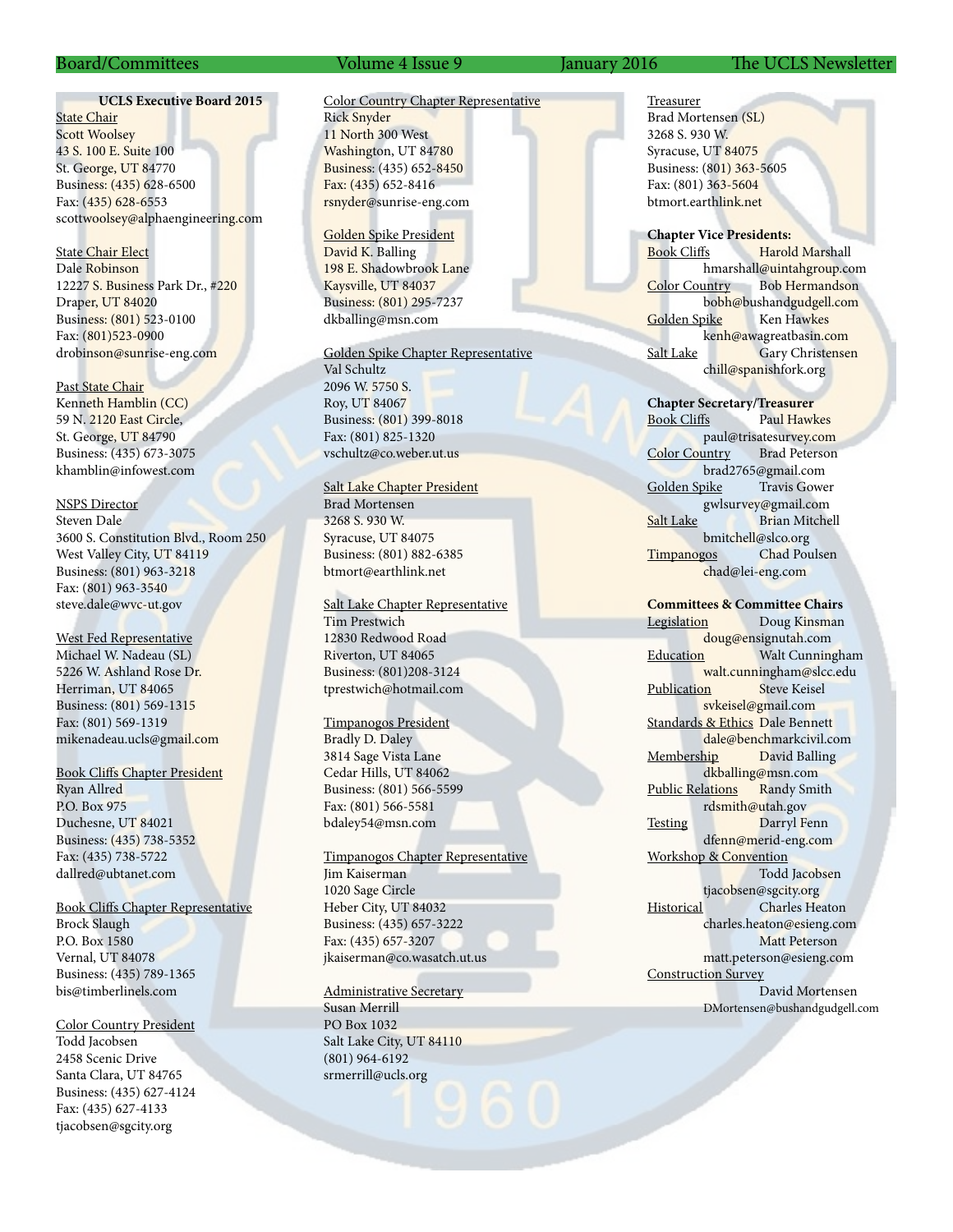#### **Common Research Mistakes Surveyors Make**

(Probate Records)

by

Knud E. Hermansen

P.L.S., P.E., Ph.D., Esq.

 In previous articles, I have explained four of the five common mistakes made by surveyors in researching the records. In the first article, I discussed mistakes made in determining senior title often required when assessing the boundaries resulting from an overlap. In the second article, I explained the deficiency existing when a forward search is omitted. In the third of five common mistakes, I explained the necessity for researching the road records. In the fourth article, I discussed the deficiency in researching and identifying easements. In the final article, I will discuss probate records.

 Some Surveyors have gone their entire career without ever researching property records that may be found in the office of the probate court (also known as "family," "surrogate" or "orphans" court).

 Probate records will often contain maps of the decedent's property and descriptions of the property that are not found in the deeds. In some states, partition maps dividing up a decedent's property among the heirs or devisees are filed in the probate records and are found nowhere else.

 Also, it is not uncommon for boundary surveys of the decedent's property to be among the decedent's estate documents and can now be found in the probate records. As a consequence, many surveyors have overlooked valuable boundary information that is only available in the probate office.

 In defense of those surveyors that have avoided performing research in the probate office, pertinent records are often extremely difficult to identify from the indices in the probate office.

For example, if the deed recites: *"Being the same property Christina Small inherited from her father,"* the researcher faces a difficult time finding the appropriate probate records for Christina's father (assuming the father's property passed through probate).

 Probate records are typically indexed by the decedent's name. Consequently, if Christina Small is her married name, the researcher would not know the decedent's last name needed to enter the probate index.

 Another problem that often arises with the probate records is the difficulty in looking at the decedent's documents. While most registry of deeds attempt to make all records available for viewing, the probate office lacks that same goal. The chances are that the probate records will never be examined once they are filed and the estate closed. Accordingly, why attempt to store the records as if these records were to be examined frequently.

 Describing typical weaknesses in the surveyor's record search will not necessarily convince surveyors to undertake the tedious and time consuming research necessary to overcome the limitations that were explained. At the very least, the surveyor should inform the client of the deficiency in the research so the client can pay to have the deficiency eliminated or understand the potential deficiency in the research.

Knud is a professor in the surveying engineering technology program at the University of Maine. He offers consulting services in the area of boundary litigation, title, easements, land development, and alternate dispute resolution.

This is the fifth of a five part series regarding common research mistakes that Surveyors make. Please let us know if you want a copy of his series.

# **Standards & Ethics Report**

Dale Bennett

The Standards and Ethics Committee met on October 15th and plan to meet again on November 19th. The two DOPL Investigators, Sharon Esplin and Jim Flygare have been meeting with us on a regular basis. We appreciate their willingness to reach out to us as they review cases. The committee is also currently working on creating a condominium plat standard to help fellow surveyors with the preparation of condominium plats. Also, the Standards and Ethics committee would like to share the following information that is in the Utah Criminal Code regarding the destruction of monuments: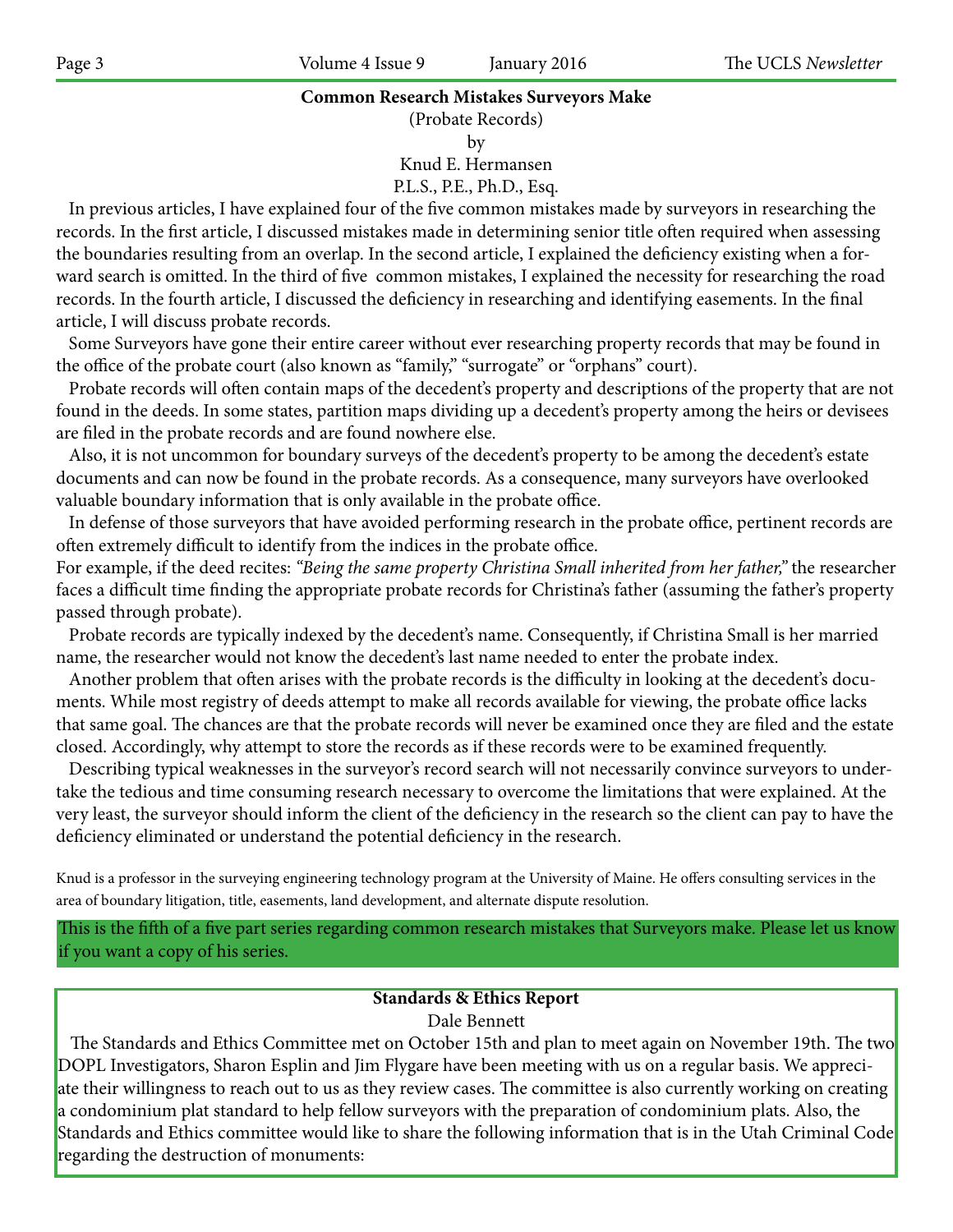## **NSPS Logo Contest Guidelines, Rules and Eligibility**

 The National Society of Professional Surveyors Foundation, Inc. is a multipurpose, non-profit corporation which provides an avenue to preserve the past and invest in the future of surveying, mapping, geographic and land information systems.

 The NSPS Foundation needs help designing a logo and will be awarding an iPad to the chosen winner. To the right is the current logo. The NSPS Foundation seeks an updated looks with updated survey equipment, methods or graphical depictions.

#### **Eligibility**

- Must be over the age of 18
- Must reside in the United States of America or US territories

#### **Rules**

- Has to be survey specific
- Try to abstain from using "classic" surveying equipment in design
- All entries must be submitted by January 29, 2016
- Logo will become property of the NSPS Foundation
- **• Submit entries in a zipped file to nspsfoundationlogocontest@gmail.com**

#### **Submission Requirements and Formats**

- • Raster images must be 300 dpi/ppi (dots per inch/pixels per inch) minimum.
- If available provide a scalable, vector, EPS or PDF format file.
- Full sized logo print should be submitted as a PDF to fill an 8.5"x11" size sheet of paper at 300 dpi/ppi minimum or vector format.
- All text shall be clearly readable when the logo is scaled down to  $2"x2"$ .
- Name of organization may or may not be included in the logo.
- No width to height ratio requirement.
- Sized appropriately to be used with letterhead, newsletter, promotional material, print ads, and banners.

## **Check out our Facebook Page for more information or email nspsfoundationlogocontest.gmail.com**

#### **NSPS Report**

#### Steve Dale

 The NSPS fall meetings were held October 7-9, 2015 in Sandusky, Ohio. The following is a brief report of those meetings:

- The 2016 ALTA/NSPS Standards were adopted on October 8, 2015 by the American Land Title Association (ALTA) and on October 9, 2015 by the National Society of Professional Surveyors (NSPS). The new MINI-MUM STANDARD DETAIL REQUIREMENTS FOR ALTA/NSPS LAND TITLE SURVEYS go into effect on February 23, 2016 (see NSPS website for more information)
- The Certified Survey Technician (CST) Program is gaining a growing emphasis across the country. These are the individuals who represent Professional Land Surveyors in the field. Many states now require on site crews to have CST Certifications for State projects, such as DOTs and building facilities.
- NSPS board of directors appointed an ad-hoc committee to prepare a position statement on Unmanned Aerial Systems (U.A.S.) regulations and operations.

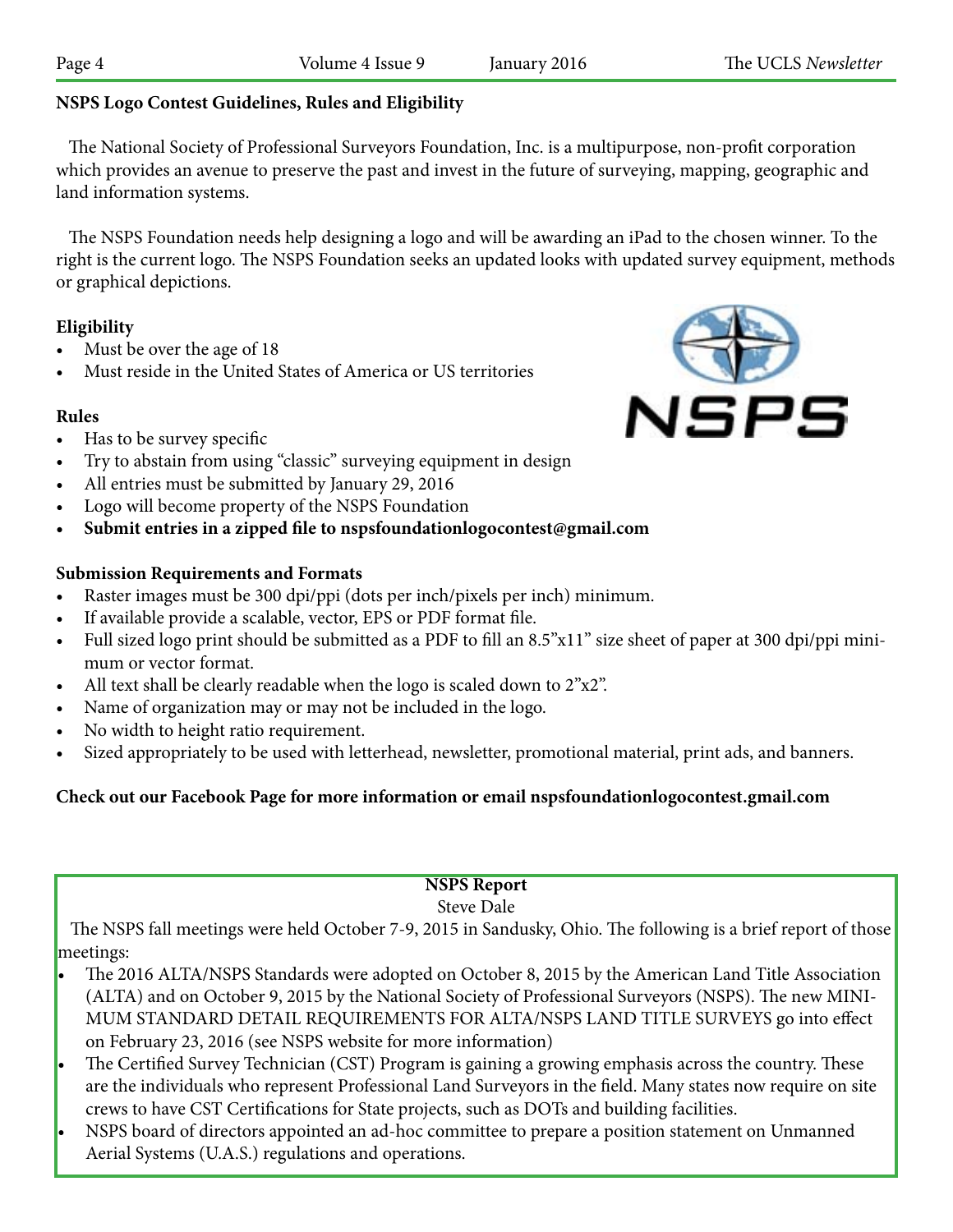# Make Your Mark in Your Business

|               |                     | Wednesday, February 17, 2016                      |                          |
|---------------|---------------------|---------------------------------------------------|--------------------------|
| 12:00-1:00    |                     | Registration                                      |                          |
| $1:00-1:30$   |                     | Welcome - UCLS Annual Report - Opening Ceremonies |                          |
|               |                     | Venders Explain Survey Olympics at booth - Prizes |                          |
| 1:30-5:00     |                     | OPUS-Projects Workshop Day 1 of 2 - Bill Stone    |                          |
| $1:30-3:00$   | 2015 Update on UDOT | <b>ALTA/NSPS Standards</b>                        | <b>Utah Water Rights</b> |
|               | <b>Standards</b>    | <b>Steve Keisel</b>                               | <b>Ross Hansen</b>       |
| $3:00 - 3:30$ |                     | <b>Break/Survey Olympics</b>                      |                          |
| $3:30 - 5:00$ | 2015 Update on UDOT | <b>ALTA/NSPS Standards</b>                        | <b>Utah Water Rights</b> |
|               | Standards (repeat)  | <b>Steve Keisel (repeat)</b>                      | Ross Hansen (repeat)     |

|               |                                                                         | Thursday, February 18, 2016                                               |                                                                          |
|---------------|-------------------------------------------------------------------------|---------------------------------------------------------------------------|--------------------------------------------------------------------------|
| 7:00-8:00     |                                                                         | Late Registration - Breakfast                                             |                                                                          |
| $8:00 - 5:00$ |                                                                         | OPUS-Projects Workshop Day 2 of 2 - Bill Stone                            |                                                                          |
| 8:00-10:00    |                                                                         | Project Management Bootcamp, PSMJ - Keynote Speaker                       |                                                                          |
| 10:00-10:30   |                                                                         | <b>Break/Survey Olympics</b>                                              |                                                                          |
| 10:30-12:00   | <b>Project Management</b><br><b>Bootcamp</b><br><b>PSMJ</b> (continued) | Certified Surveyor<br>Technician<br><b>Brad Daley</b>                     | PLSS Sections and Lots,<br>Tracts, & Parcels (BLM)<br><b>Steven Hope</b> |
| 12:00-1:00    |                                                                         | Lunch/Survey Olympics                                                     |                                                                          |
| $1:00-3:00$   | <b>Project Management</b><br><b>Bootcamp</b><br><b>PSMJ</b> (continued) | Field to Finish<br><b>Shawn Herring</b>                                   | Case Studies, Original<br>Corners (BLM)<br><b>Daniel Webb</b>            |
| $3:00 - 3:30$ |                                                                         | <b>Break/Survey Olympics</b>                                              |                                                                          |
| $3:30 - 5:00$ | <b>Project Management</b><br><b>Bootcamp</b><br><b>PSMJ</b> (continued) | Field to Finish<br><b>Shawn Herring (repeat)</b>                          | Certified Surveyor<br>Technician<br><b>Brad Daley (repeat)</b>           |
|               |                                                                         |                                                                           |                                                                          |
| $6:00 - 7:00$ |                                                                         | Installation/Awards Banquet (Surveyor of the Year - Lifetime Achievement) |                                                                          |
| 7:00-8:00     |                                                                         | Entertainment (The Ericksen's - Southern Utah's Osmond's)                 |                                                                          |

|               |                                                               | Friday, February 19, 2016                                                                 |                                                                                      |                                                                    |
|---------------|---------------------------------------------------------------|-------------------------------------------------------------------------------------------|--------------------------------------------------------------------------------------|--------------------------------------------------------------------|
| 7:00-8:00     |                                                               | Late Registration - Breakfast                                                             |                                                                                      |                                                                    |
| 8:00-10:00    |                                                               | Utah Property Rights Ombudsman, Brent Bateman - Keynote Speaker                           |                                                                                      |                                                                    |
| 8:00-10:00    |                                                               | <b>UDOT ROW Manual - James Olschewski</b>                                                 |                                                                                      |                                                                    |
| 10:00-10:30   |                                                               | <b>Break/Survey Olympics</b>                                                              |                                                                                      |                                                                    |
| 10:30-12:00   | <b>UDOT ROW</b><br>Manual (cont'd)<br><b>James Olschewski</b> | Surveyor as Expert<br>Witness<br><b>Mark Gregersen</b>                                    | <b>NAD83 Evolution</b><br><b>Bill Stone</b><br>Sean Fernandez<br><b>Val Schultz</b>  | Trig Star &<br><b>Boy Scout Merit</b><br>Badge<br>Arthur L/ Brad M |
|               |                                                               |                                                                                           |                                                                                      |                                                                    |
| 12:00-1:00    |                                                               | Lunch/Survey Olympics                                                                     |                                                                                      |                                                                    |
| $1:00-2:30$   | <b>UDOT ROW</b><br>Manual (cont'd)<br><b>James Olschewski</b> | Investigating<br>Unlawful and<br>Unprofessional<br>Conduct - DOPL<br><b>Sharon Esplin</b> | Title Insurance<br><b>Gary Christensen</b><br>Planning Comm.<br><b>Nathan Fisher</b> | Ten Mistakes<br>Surveyors Make<br><b>Mark Silver</b>               |
| $2:30-3:00$   |                                                               | <b>Break</b>                                                                              |                                                                                      |                                                                    |
| $3:00 - 3:30$ |                                                               | Separate Into Chapters for a quick Chapter Meeting                                        |                                                                                      |                                                                    |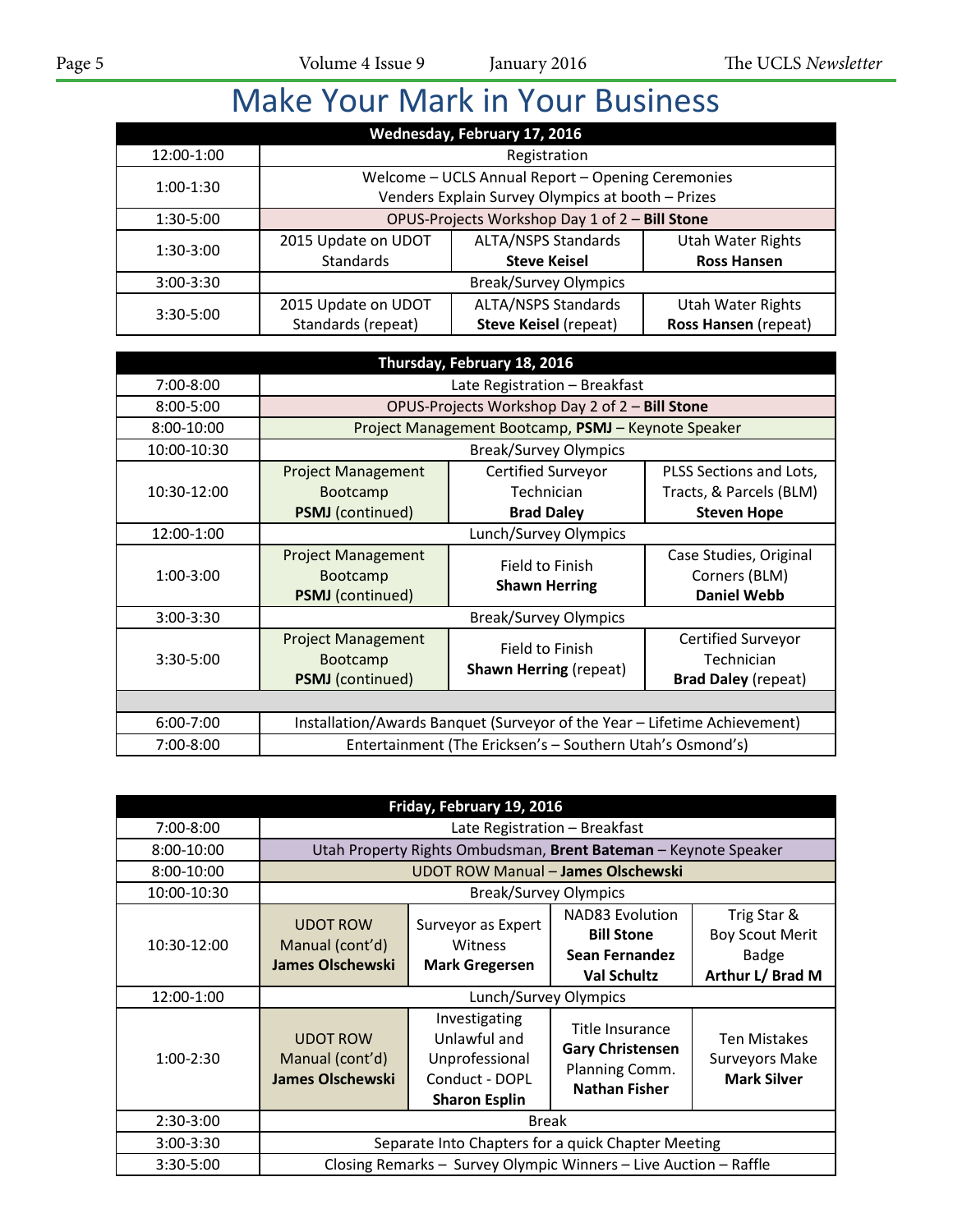#### **Getting to Know Our Members**

| Name: Jason Felt                                                                          |
|-------------------------------------------------------------------------------------------|
| Residing at: Roy, UT                                                                      |
| My spouse is Ronda and I am a parent of 5 children.                                       |
| My hobbies and/or interests include camping, hiking, fishing, reading, mov-               |
| ies, and spending time with family                                                        |
| When I retire, I want to travel.                                                          |
| I have been a member of the Utah Council of Land Surveyors since 2012.                    |
| My current employer is Great Basin Engineering                                            |
| My position or title is <b>Project Manager</b> and I am responsible for <b>survey and</b> |
| residential projects.                                                                     |
| I have been employed by this company since 2013 but have been involved in                 |
| the surveying profession since 1997.                                                      |
| I became a surveyor because I first began work as a draftsman with a civil                |
|                                                                                           |

**engineering firm in 1997. The profession was interesting to me so I began taking classes in Surveying.**

During the past **10** years, **evolution of G.P.S. technology** has had the greatest impact on the surveying profession. However, during the next **5** years, I believe **remote aerial surveying** will have the most influence on its future.

#### Name: **Darryl Fenn**

Residing at: **Taylorsville, UT**

My spouse is **Wendy** and I am a parent of **3 children**.

My hobbies and/or interests include **ATV trail riding, woodworking, gardening, geocaching and firearms.**

When I retire, **I want to volunteer services to Christian organizations, vacation more, do more woodworking, restore an old truck and clean my garages.**

I have been a member of the Utah Council of Land Surveyors since **1986** and wish they would **solicit legislative action requiring land transaction boundary surveys and implement percentage based fees (similar to Realtor fees) for boundary surveys.**

My current employer is **Meridian Engineering, Inc.**

My position or title is **President** and I am responsible for **Profit & Loss, Summer & Christmas Parties**

I have been employed by this company since **7/1997** but have been involved in the surveying profession since **6/1979**

I became a surveyor because I was **flat broke after High School and needed work to take my future wife on dates... However, loving a challenge (especially outdoors) and having a bent toward history and science, surveying was (and still is) the perfect career for me.**

During the past **5** years, **3D LiDAR Mapping** has had the greatest impact on the surveying profession. However, during the next **5** years, I believe **Remote Sensing Improvements including Real-Time Spatial Inundation Mapping, Spectral Filters in DEM Mapping, Monitoring Sub and Surface Land-Use will have the most influence on its future.**

In my opinion, the future of surveying is **sprinting toward automation of accurate mass-data collection and integration into 3-5D design, construction, geo-system monitoring and information perpetuation.**



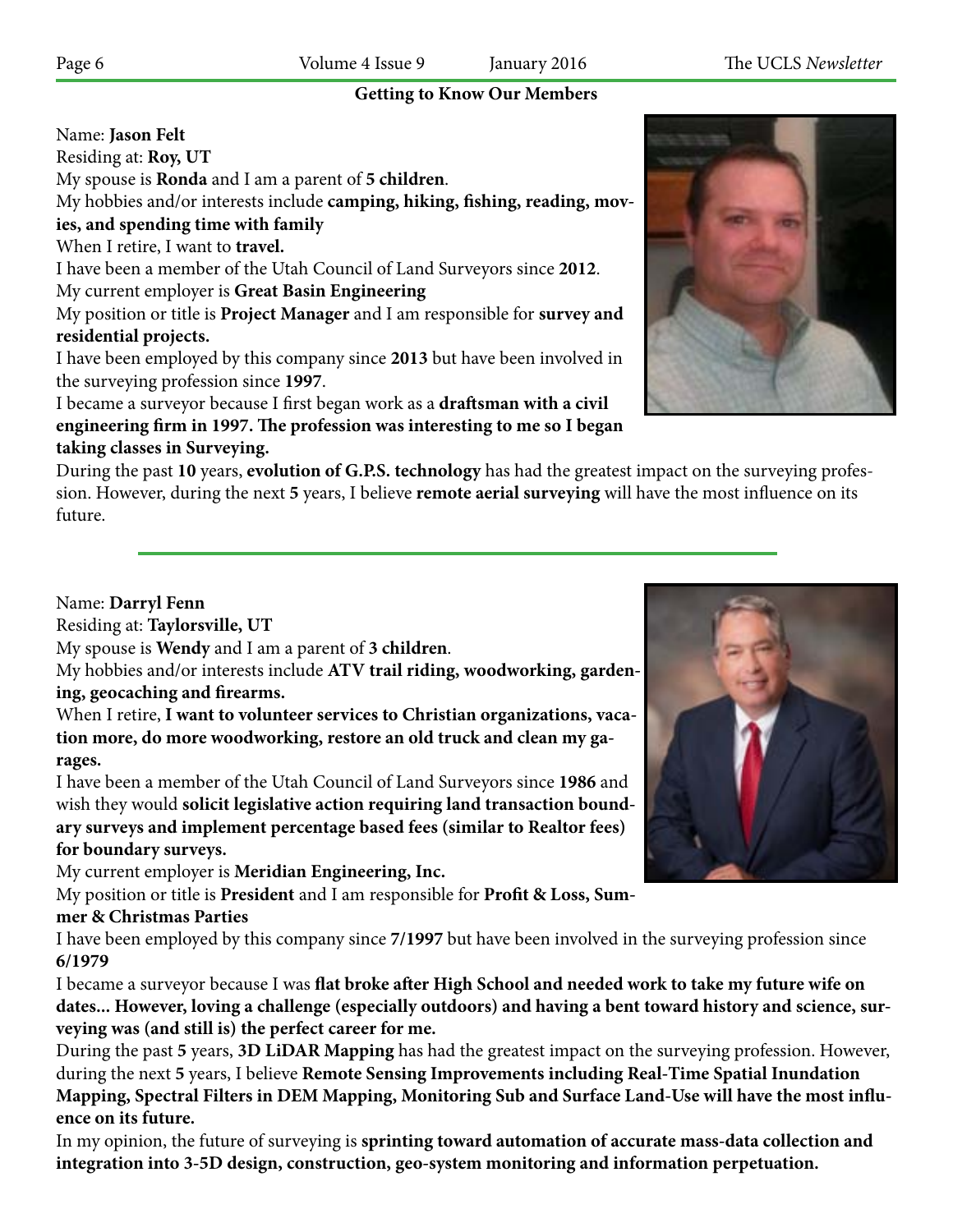#### **November What Is It?**

 Kevin Despain was the first member to correctly identify November's "What Is It" competition. Dallas Buttars was a close second followed by Chad Hill.

 According to Wikipedia, A **payphone** is typically a coin-operated public telephone, often located in a telephone booth or a privacy hood, with pre-payment by interesting money (usually coins) or by billing a credit or debit card, or a telephone card. Prepaid calling cards also facilitate establishing a call by first calling the provided Toll-free telephone number, entering the card account number and pin, then the desired connection telephone number - also offering the benefit of establishing many telephone number connections during a single payphone session.

 Payphones are often found in public places, transportation hubs such as airports or train stations, buses, convenience stores, malls, casinos, and on street corners. Some payphones, particularly at gas stations, are mounted in drive-up kiosk structures that can be used without leaving the vehicle. Payphone revenues have sharply



declined in many places, largely due to the increased usage of mobile phones.



**Transit For Sale**

 Would you like to buy an antique transit? Damion Harper has a transit that is in extremely good shape which he would like to sell. The transit has Queen & Co. at the south end of the compass and the numbers 5689 on the north end. The Transit was manufactured between 1888 & 1907. There are **no** cracks and all the bolts move easily. The scope and bubbles are visible, along with the numbers around the circle



#### **Did you Know?**

- There are 293 ways to make change for a dollar.
- The average person's left hand does 56% of the typing.
- A shark is the only fish that can blink with both eyes.
- There are more chickens than people in the world.
- The longest one-syllable word in the english language is "screeched."
- On a Canadian two-dollar bill, the flag flying over the parliament building is an American flag.
- No word in the English language rhymes with month, orange, silver or purple.
- An ostrich's eye is bigger than its brain.
- Tigers have striped skin, not just striped fur.
- In most advertisements, the time displayed on a watch is 10:10.
- A dragonfly has a life span of 1-6 months
- A polar bear's skin is black. Its fur is not white, but actually clear.
- There are 336 dimples on a regulation golf ball.
- A snail can sleep for 3 years.
- If you keep a goldfish in the dark room, it will eventually turn white.
- Woman blink nearly twice as much as men.

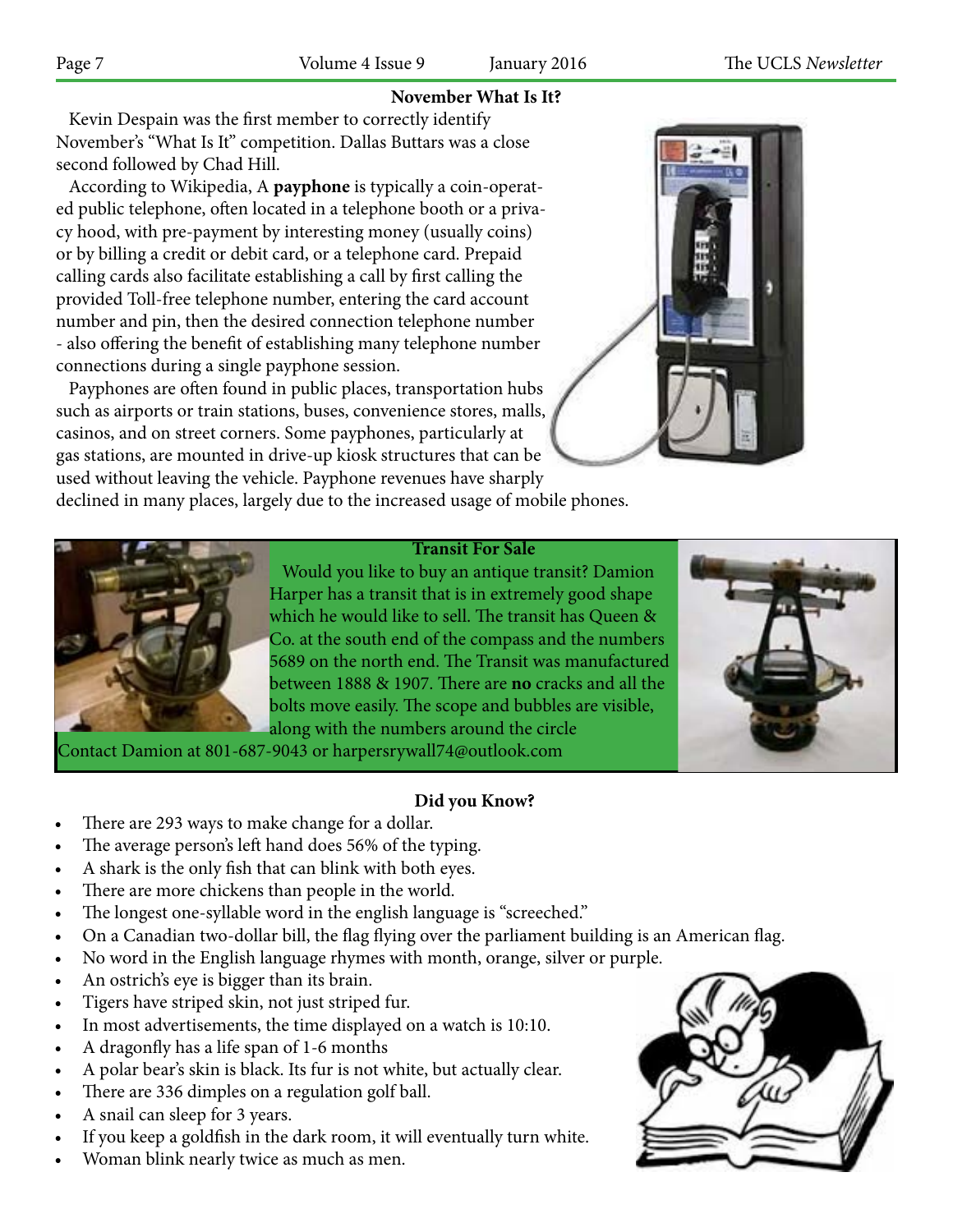### **Citizen Science, Surveyors and Geodesy**

By Frank Lenik, PLS

 Citizen science is a term which has recently come into vogue, but which has been practiced for many years. It is the term which is used to describe the activities of ordinary people, participating in scientific work to augment research or to contribute data for analysis by professional scientists or scientific institutions.

 I first participated in a citizen science project in 1971 when I took part in my first National Audubon Society Christmas Bird Census. At the age of twelve it was an adventure for me to try to identify and count all of the birds in fifteen mile diameter circle. Today, ornithologists and ecologists can look back over 114 years of continuous bird count data to see real trends in populations. Measurable scientific data, available to everyone because of one person's vision and the work of many dedicated volunteers.

 The experience of land surveyors in the United States over the last few years collecting GNSS data during National Surveyor's Week has been an outstanding example of citizen science. The work of many dedicated individuals was gathered and shared for the good of the community. Under the auspices of the National Society of Professional Surveyors, hundreds of OPUS Shared Solution points were collected by the land surveying community and put into the hands of scientists at the National Geodetic Survey (NGS). Today, those scientists are incorporating this data, along with data from many other sources to create a new geodetic reference frame for the country. That model will serve not only the land surveying community, but all of the citizens of these United States.

 Next year, National Surveyors Week will be celebrated from March 21 - 26, and we will have another opportunity to contribute data for incorporation into the new reference frame. The more data we contribute the better the model will be. So let's prepare ourselves for another GNSS field campaign to collect more OPUS Shared Solutions than ever before (http://www.geodesy.noaa.gov/OPUS/view.jsp). Theodore Roosevelt said "Every man owes a sacred obligation to the profession which gives him his livelihood." Stand up and be counted. When NGS introduces the new datum in 2023, I want to say that we were a part of that process.

#### Oxford English Dictionary

 Citizen science n. scientific work undertaken by members of the general public, often in collaboration with or under the direction of professional scientists and scientific institutions.

 Frank Lenik is a licensed land surveyor from New Jersey. He is employed by Leica Geosystems and has been a member of NSPS since 1988.



#### **New Years Did you know?**

- The top three places to celebrate New Year's Eve are Las Vegas, Disney World and of course, New York City.
- Time Square New Year's Eve Ball was first dropped in 1907 after there was a fireworks ban.
- The tradition has continued in Times Square, except for in 1942 and 1943. The ball was not lowered because of wartime restrictions.
- In Italy, people wear red underwear on New Year's Day to bring good luck all year long.
- In ancient Rome the new year began on March 1.
- The tradtional New Year's song, "Auld Lang Syne," means, "times gone by."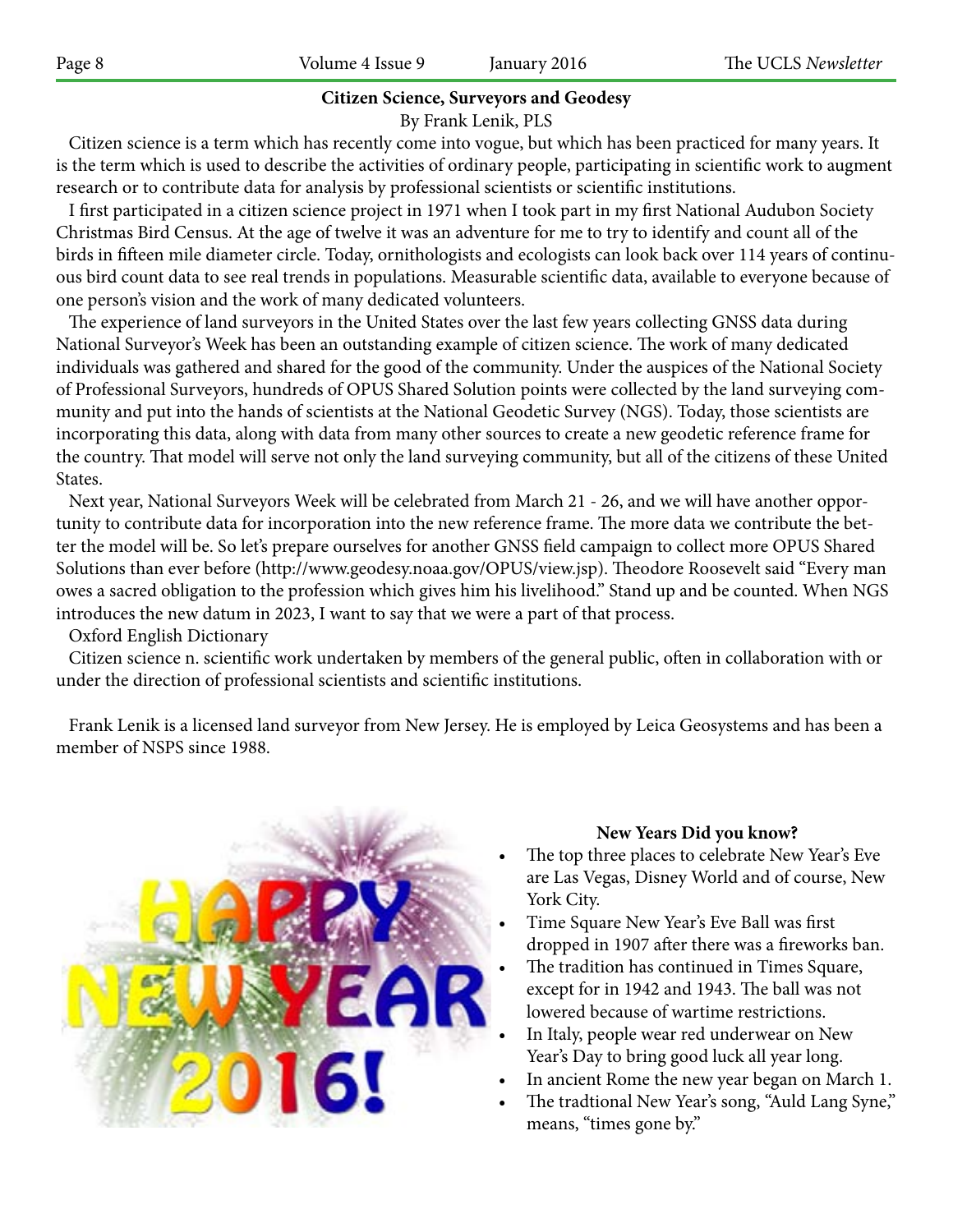## **Which North Arrow belongs to which company?**